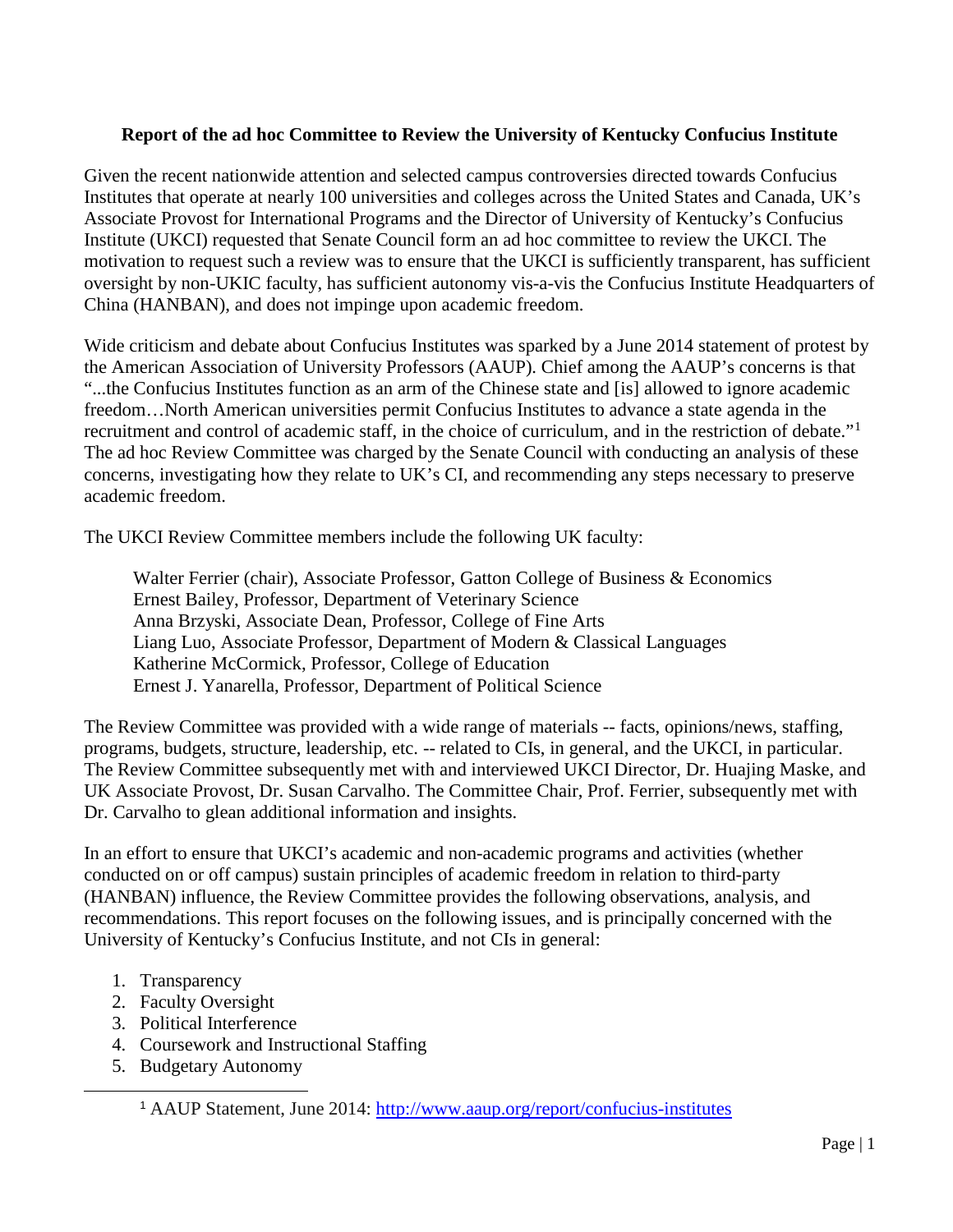## **ISSUE 1 -- TRANSPARENCY**

The AAUP statement on CIs directs attention to agreements/contracts between HANBAN and some host universities that "...feature non-disclosure clauses and unacceptable concessions to the political aims and practices of the Government of China…" that severely limit transparency and compromise academic freedom.<sup>[2](#page-1-0)</sup> Further, critics of CIs likewise call attention to the likelihood that "...China-studies faculty may be unaware of the negotiations to establish a Confucius Institute in charge of teaching Chinese language and culture in their own university...." $3$ 

### **Observations**

A review of published literature and materials suggests that these conditions appear to be limited to some private universities and special cases (e.g., prohibition of Falun Gong-sympathetic staff members at a Canadian university) that are not generalizable to other universities (particularly state universities).

The agreement between HANBAN and UK is publicly and freely available, and does not appear to contain concepts, language, or covenants -- explicit or implied -- that could be construed as a nondisclosure agreement, a restriction of academic freedom, or as support for the political aims of the Chinese government.

Also, owing to the fact that membership of UKCI's Steering Committee (to be discussed more fully below) has been drawn from departments of language, education, and art, UK faculty in these areas are likely to have been fully aware of UK's initial negotiations and ongoing relationship with HANBAN. Mechanisms to ensure greater transparency and awareness however should be developed and enhanced by appropriate administrators overseeing the UKCI.

#### **Recommendations**

In an effort to strengthen transparency and institutional awareness, the Review Committee recommends the following:

- *Future HANBAN-UK agreements should maintain the intent and spirit of the language articulated in the 2010 agreement signed by then-president Lee Todd*
	- Yet, although the exact language and use of contractual terms may vary…
		- Future agreements shall not contain non-disclosure covenants
		- Future agreements should contain language to provide safeguards to academic freedom
- *The UKIC Director shall provide faculty in the core academic areas -- language, education, and art -- with an annual update and status report of relevant UKCI activities in departmentand/or college-level faculty meetings*

<span id="page-1-0"></span> <sup>2</sup> AAUP Statement, June 2014:<http://www.aaup.org/report/confucius-institutes>

<span id="page-1-1"></span><sup>3</sup> Chronicle of Higher Education, July 2014:

[http://chronicle.com/blogs/letters/penumbra-of-silence-often-surrounds-confucius-institutes](http://chronicle.com/blogs/letters/penumbra-of-silence-often-surrounds-confucius-institutes/)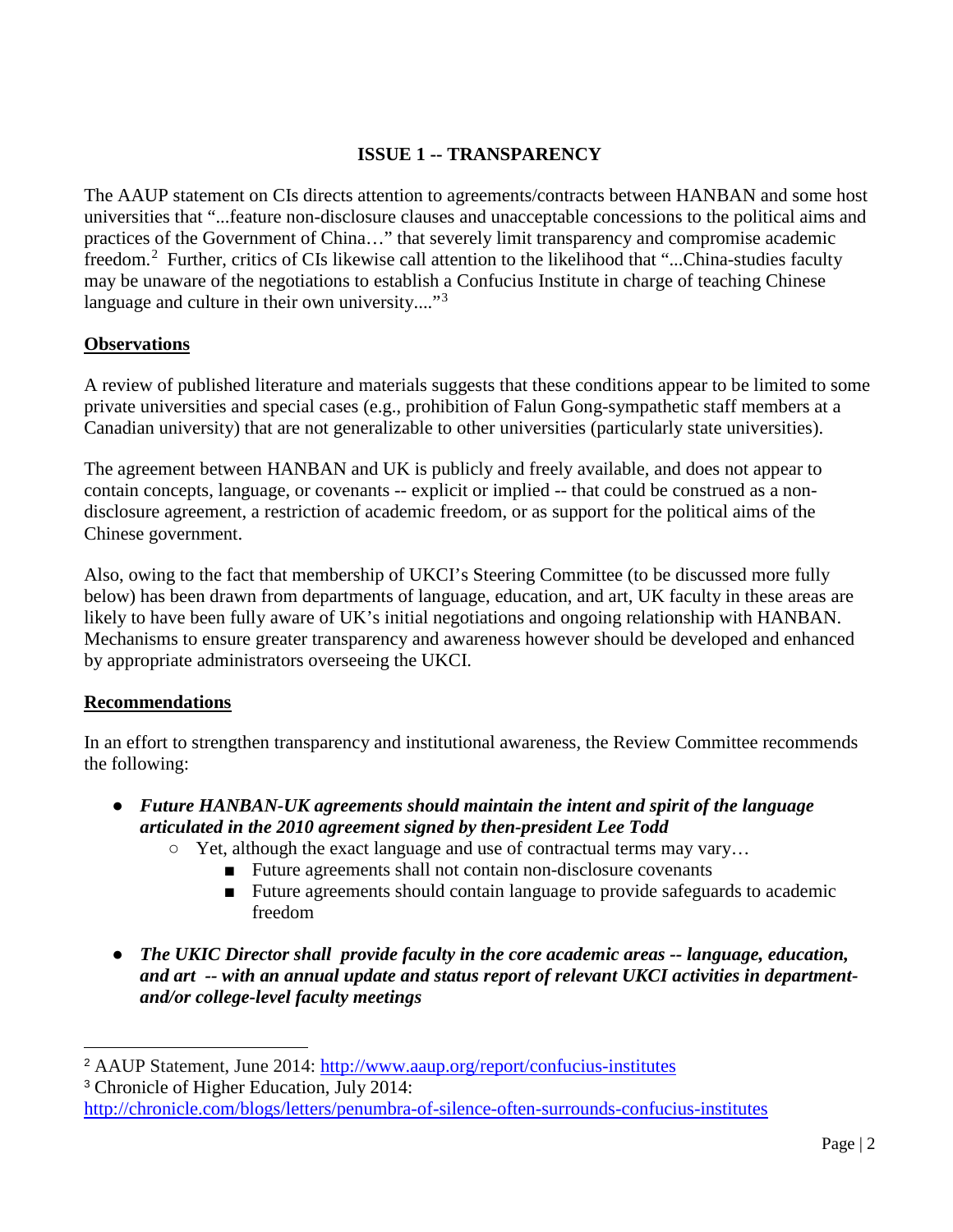- *The UKIC Director shall provide relevant University Senate committees -- Programs Committee and Academic Planning and Priorities Committee -- with an annual update and status report of relevant UKCI activities.*
- *UKCI shall publish a list of faculty affiliates, and UK faculty having taught in China in UKCIlinked programs*
	- $\circ$  see for example should UK's Center for Poverty Research faculty affiliates <http://www.ukcpr.org/about-us/faculty-affiliates>

# **ISSUE 2 -- FACULTY OVERSIGHT**

With specific regard to the preservation of academic freedom of CIs operating within U.S. universities, the AAUP statement recommends that host institutions have complete control over all academic matters, including recruitment of instructors, determination of curriculum, and choice of texts. A critical mechanism for institutional control is to establish strong faculty oversight and governance.

## **Observations**

In contrast to UKCI's Board which is largely responsible for UKCI's broad agenda and priorities, and provides general oversight, the Steering Committee is responsible for a wide range of programmatic and operational functions that include, but are not limited to: staffing, campus and off-campus programs and activities, budgetary decision, etc. It currently consists of seven members: three UK facultyadministrators, two UK faculty, and two public school administrators.

Beth Goldstein Associate Professor, Chair of Department of Education Policy, College of Education Anna Brzyski, Associate Dean, College of Fine Arts Susan Carvalho, Associate Provost for Internationalization Jeanmarie Rouhier-Willoughby, Professor and Department Chair of Modern and Classical Languages Theodore Schatzki, Professor and Associate Dean, College of Arts and Sciences Jacque Van Houten, World Language Coordinator, Jefferson County Public Schools Alicia Vinsen, World Language Coordinator, Fayette County Public Schools

#### **Recommendations**

To strengthen faculty oversight of UKCI programs and activities, help integrate the UKCI into UK's overall academic enterprise, and broaden and diversify the Steering Committee's field of view and perspective for ongoing and future initiatives, the Review Committee recommends the following:

- *Expand (to 9 members) and diversify Steering Committee membership to include more faculty and connections with relevant faculty governance bodies*:
	- $\circ$  One faculty member from each core contributing department: Art (1), Language (1), and Education (1)
	- Two members among service area K-12 school districts (2)
	- One member from UK's International Advisory Council's International Partnership Subcommittee (1)
	- One member from UK Faculty Senate's Academic Planning and Priorities Committee (1)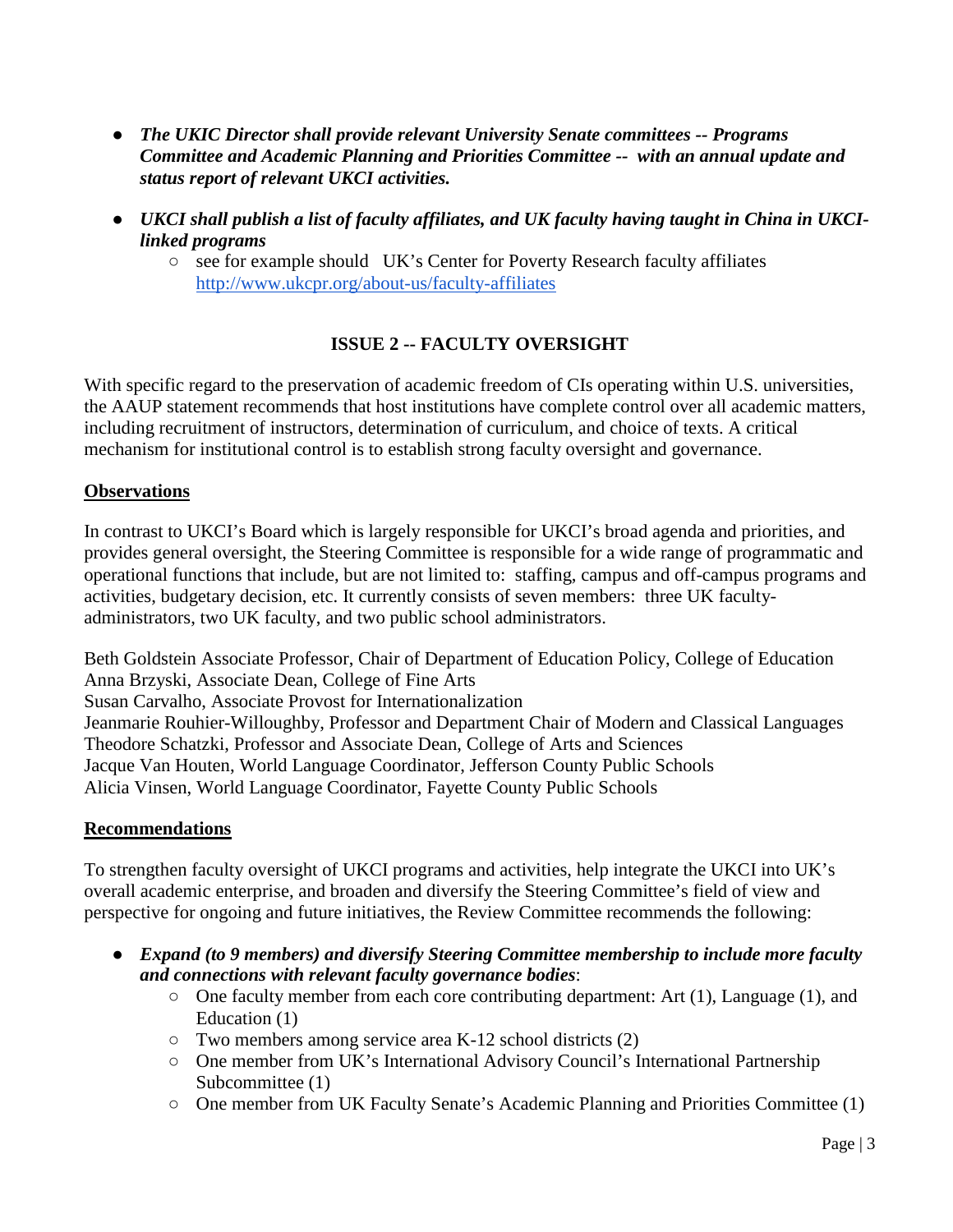- UKCI's Director (1)
- UK Associate Provost for International Programs (1)
- *Establish rotating membership:*
	- Formulate and implement committee service plan to establish overlapping two- or three-year terms (UKCI Director and Associate Provost exempt) to help prevent biases and inertia, and ensure representative diversity
- *Faculty in the core academic areas -- language, education, and art -- should be provided with the opportunity to evaluate and endorse: (a) the hiring of instructional staff teaching UKCI for-credit courses; and b) proposals to develop (or offer) new UKCI-linked for-credit courses*
	- *Senate Council review and endorse future UK-HANBAN agreements/contracts* **to ensure that future contracts contain sufficient, yet general language that preserves academic freedom**

## **ISSUE 3 -- POLITICAL INTERFERENCE OR MANIPULATION**

The AAUP charges that through the CIs the Chinese government exerts "soft power" as an instrument of its foreign policy by restricting debate on college campuses over controversial or sensitive foreign policy issues. Hence, the concern remains as to whether there is evidence as to the degree of political interference or manipulation of UKCI by HANBAN exists.

## **Observations**

*On-campus Programs*: UKCI has largely remained apolitical, but has included discussion of events such as Tiananmen Square and issues about the heavy-handed tendencies of the Chinese government without interference or repercussions from HANBAN. For example, the UKCI's Distinguished Scholar Lecture Series has included, on average, four presentations per year (2012-2014) by scholars from a variety of institutions -- from Harvard University to Hong Kong University to the U.S. Council on Foreign Relations -- to speak on a variety of topics and issues. Although most presentations center on art, culture, history, and education, others have highlighted, for example, China's growing hegemony in the science and technology spheres or U.S. policy toward the South China Sea. More importantly, each speaker and topic was proposed by UK faculty and subsequently approved by HANBAN without discussion or interference.

UKCI's campus-based activities and programming represents only a part of the university-wide portfolio of academic and non-academic programs about China. Indeed, UK has many other China-related programs, activities, and courses -- some China-positive, others China-critical -- that fall outside of the UKCI sphere. This sentiment is echoed by the vice provost for international affairs at the College of William and Mary that the CIs represent "... just one aspect of any university's wider programs on China, East Asia, and international affairs."<sup>[4](#page-3-0)</sup> Hence, there is ample opportunity for university-wide, open dialog about all things Chinese at UK.

<span id="page-3-0"></span> <sup>4</sup> Inside Higher Education, July 2014: <http://www.insidehighered.com/news/2014/07/24/debate-renews-over-confucius-institutes>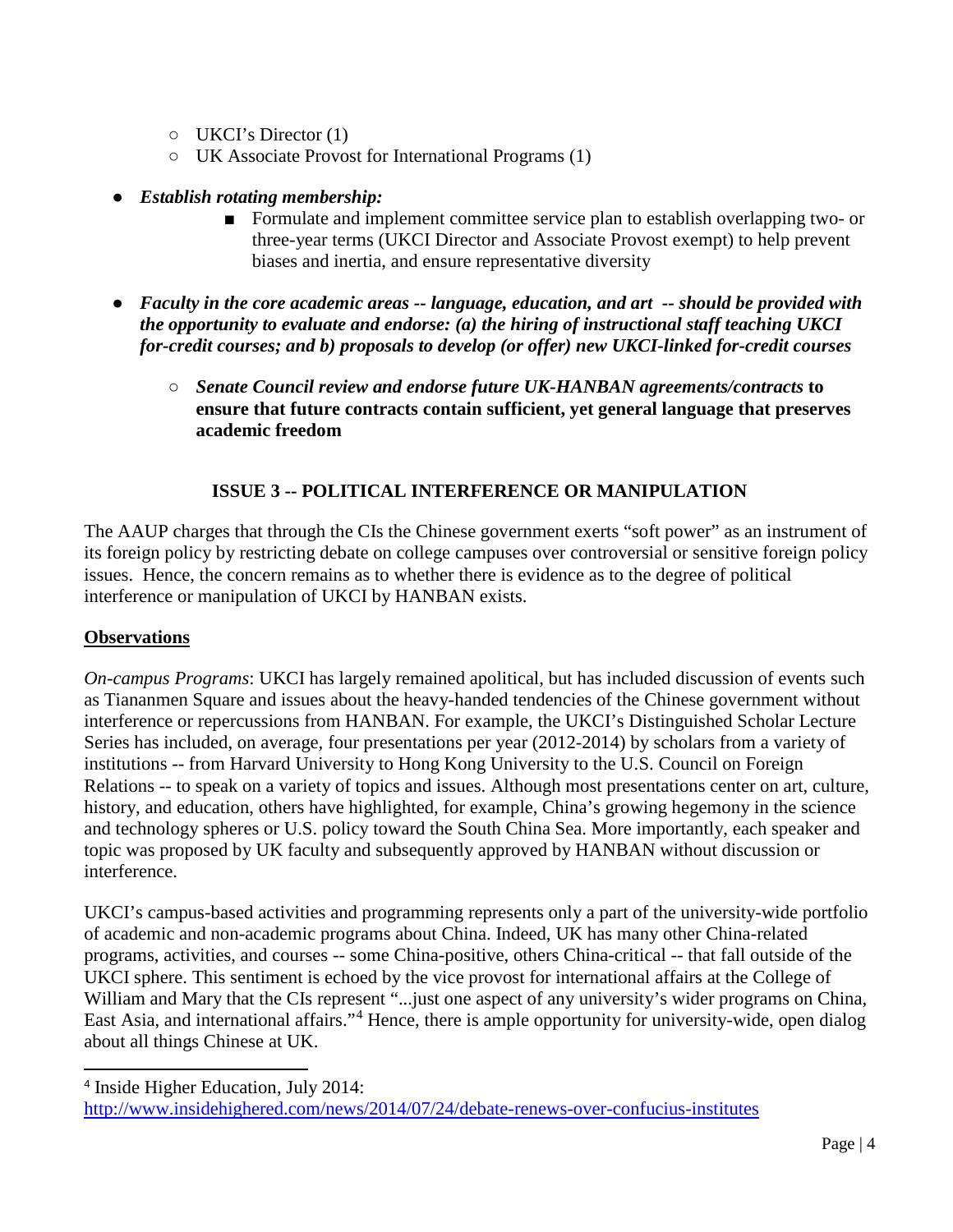*UK faculty teaching in China*: During the summers of 2013 and 2014, forty-three UK faculty have taught courses in UKCI-linked programs in China representing a broad range of topics and disciplines: Art history, material science, applied health science, economics, entomology, political sciences, and many others. At issue is whether and by what means HANBAN exerts pressure on visiting faculty to avoid politically, culturally, or historically sensitive topics and issues.

The Committee did not reach a definitive consensus on this particular concern. On one hand, a political science professor who taught in China expressed deep concern about visiting faculty having been given a manual of *dos and don'ts* and having a HANBAN class monitor assigned to observe each class session. These mechanisms and other signals may create an environment that may motivate visiting UK instructors to "self-censor" in order to avoid conflict or penalties. On the other hand, a communications professor cast his teaching experience in a more positive light. Although he was given a teaching manual and assigned a classroom monitor, he found these to be limited strictly to helping him to address any obstacles in teaching effectiveness and outcomes (e.g., meeting academic standards, bridging language and cultural differences, helping with differences in teaching style and student etiquette, etc.).

In sum, it appears that HANBAN exerts little, if any, political influence on UKCI's programming and activities, in particular, and does not restrict or harm academic inquiry and dialogue about China at UK, in general. However, the extent to which HANBAN exerts influence over content or pedagogy of courses taught by UK faculty in China is not well understood.

## **Recommendations**

 $\overline{a}$ 

To limit political influence and preserve academic freedom, the Review Committee recommends the following:

- *Maintain and strengthen independence and topical diversity of UKCI programming*:
	- Publicize and solicit nominations for Distinguished Scholar Lecture Series topics and speakers across a wider range of UK academic and non-academic communities.
	- Provide support for a wider range of UK China-related faculty to present research at a academic conferences
- *Conduct an annual survey of UK faculty who have taught in China to determine*:
	- The overall perception of the extent to which HANBAN exerted political influence on content or pedagogy
	- The extent to which political influence varies by discipline (i.e., more influence over political science courses, less over material science)
	- $\circ$  The observed mechanisms by which HANBAN exerted political influence
	- The degree of (dis)satisfaction, anxiety, and compliance UK faculty experienced during and after their in-China teaching assignments.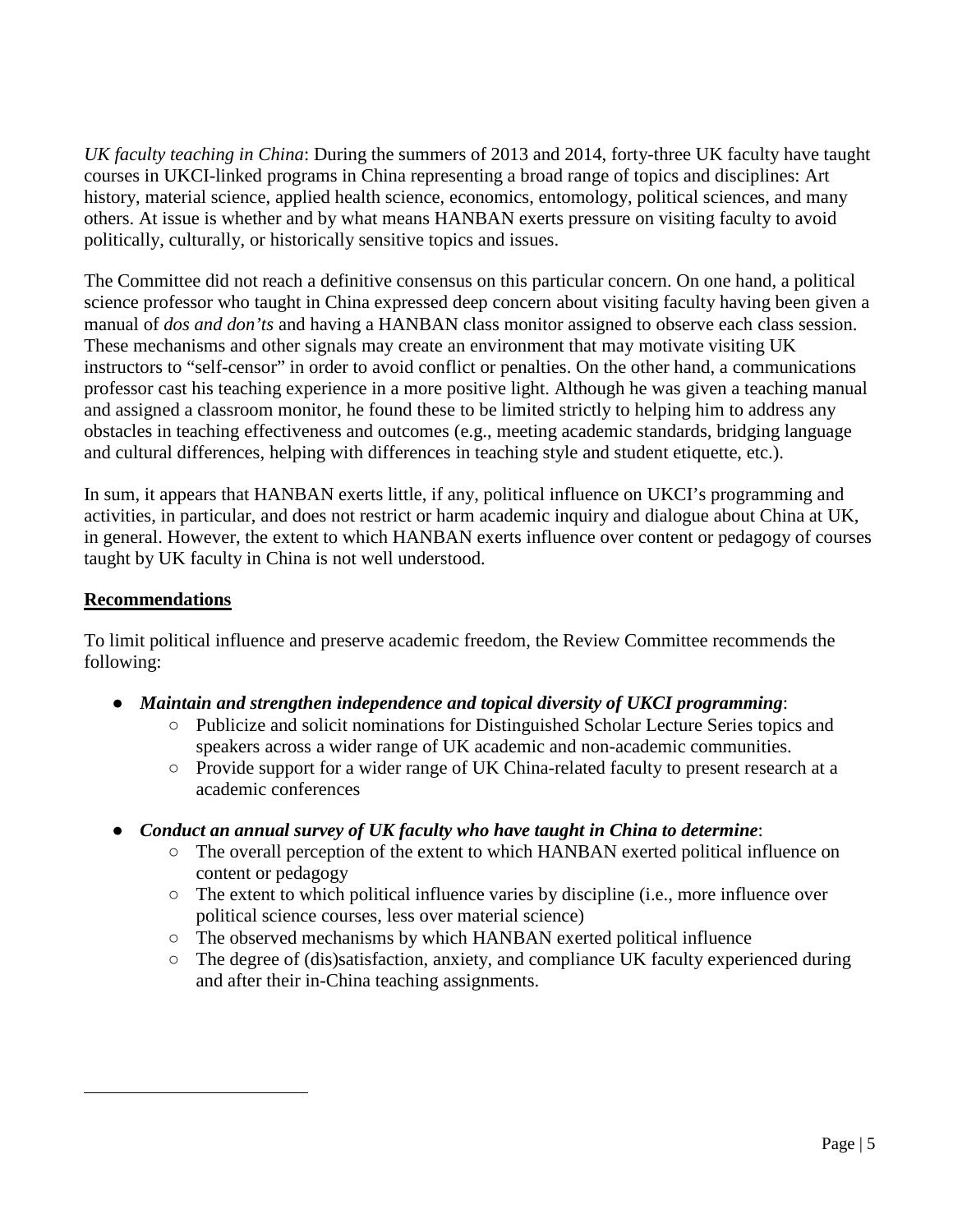## **ISSUE 4 -- UKCI COURSEWORK AND INSTRUCTIONAL STAFFING**

The control over coursework -- for-credit coursework, in particular -- and hiring of instructional staff are arguably the most important questions of how CIs potentially impinge upon academic freedom. The current critical view may be summarized by the following statement that frames the problem as "...an attempt on the Confucius Institute's part to take over teaching of Chinese in the regular curriculum."[5](#page-5-0)

A professor and executive director of global partnerships at Texas A&M University however provides a thoughtful counterclaim, saying: "Unthinking criticism of the CI as an instrument of the Chinese state reflects a shallow sense of causation; namely, that by offering Chinese language classes without concomitant and constant criticism of China's government, that U.S. universities have bought into China's nefarious schemes…"[6](#page-5-1) In this view, criticism of CIs is only relevant to how narrowly each CI defines its mission and mandate. Most CIs are indeed focused on Chinese language and culture (e.g., art, film, music, etc.). Thus, it's beyond the mandate of the vast majority of CIs in the U.S. to arbitrarily inject politics, military history, and social institutions into a course in, for example, Chinese music, in an effort to demonstrate autonomy and independence from Chinese government influence.

### **Observations**

One of the core aims of the UKCI is directed towards K-12 education. Currently, UKCI provides teachers for K-12 Chinese language and culture classes in six Kentucky counties, and will expand to nine counties for the 2015-2016 academic year. For the 2015-2016 academic year, the UKCI will place 35 teachers in 27 different schools that reach over 20,000 students.

UKCI also offers non-credit courses to the Central Kentucky/Lexington community (including UK students). There are currently five teachers with 39 students enrolled in various non-degree courses.

Recently, two UKCI instructors have been hired to teach UK for-credit classes this year – Chinese 302 and Art Studio 390 -- that have enrollments of 8 and 2 students, respectively. Although funded by UKCI, these instructors were hired by faculty in the China Studies Program. The syllabus and course content for these courses were also guided by faculty of the China Studies Program, not the adjunct faculty members themselves.

#### **Recommendations**

To help preserve faculty oversight and control of UKCI's academic activities, programming, content and the hiring of instructors, the Review Committee recommends the following:

<span id="page-5-0"></span> <sup>5</sup> Chronicle of Higher Education, July 2014: [http://chronicle.com/blogs/letters/penumbra-of-silence-often-surrounds-confucius-institutes](http://chronicle.com/blogs/letters/penumbra-of-silence-often-surrounds-confucius-institutes/)

<span id="page-5-1"></span><sup>6</sup> Inside Higher Education, July 2014:

<http://www.insidehighered.com/news/2014/07/24/debate-renews-over-confucius-institutes>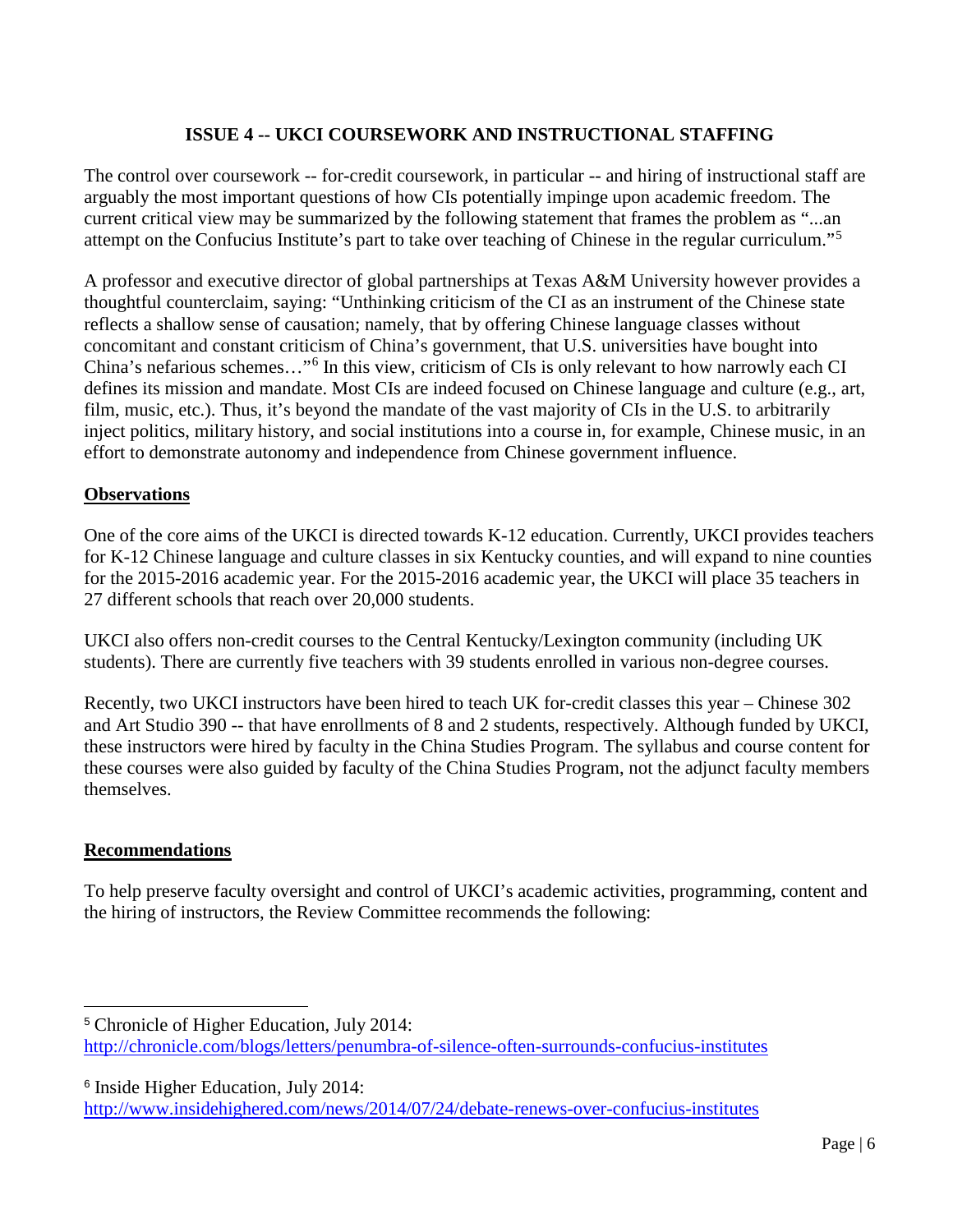- *Two-stage vetting process for nominations/candidates of instructors for for-credit courses at UK*:
	- Candidates to be reviewed by UKCI Steering Committee
	- Candidates to be reviewed, interviewed, and selected by faculty in the department that offers the course
		- e.g., CHI 302 governed by the Department of Modern and Classical Languages (including Chinese Studies faculty).
- *Course content and materials for for-credit courses at UK*:
	- To be reviewed and approved by faculty in department that offers the course
		- e.g., CHI 302 governed by the Department of Modern and Classical Languages (including Chinese Studies faculty).
- *Instructor performance and course quality for for-credit courses at UK*:
	- To be reviewed each semester by the Chair and faculty in Department of Modern and Classical Languages (including Chinese Studies faculty).

# **ISSUE 5 -- BUDGETARY AUTONOMY**

A key mechanism through which HANBAN could potentially exert political control over academic processes, content, and staffing is the CI budget. At one extreme, critics charge that CIs serve as moneylaundering mechanisms to help channel funds from the Chinese party's Office of Foreign Propaganda into "legitimate" U.S.-based organizations.<sup>[7](#page-6-0)</sup> Hence, a university that accepts funds to establish at CI is complicit in helping China to disseminate a highly biased, white-washed view of itself. At the other extreme, however, is the view that absent any influence on curriculum or staffing, a "...gift from HANBAN is like any other endowment or gift given to a university. We don't let them constrain our academic freedom," said the director of Stanford's CI.<sup>[8](#page-6-1)</sup> The implication here is that it is incumbent on universities to provide a thicket of safeguards to academic freedom and budgetary autonomy.

## **Observations**

The UK-HANBAN agreement specifies that the UKCI is responsible for drawing up the annual budget proposal, with line items and the overall budget subject to approval by HANBAN. Upon examining the UKCI's 2013 and 2014 budgets and subsequently interviewing the UKCI director, the Review Committee found no evidence of undue political influence by HANBAN. In particular, discrepancies between the projected budget for specific line items and HANBAN-approved funding levels could not be plausibly explained as political influence. For instance, it would be difficult to cite political influence as

<span id="page-6-0"></span> <sup>7</sup> Shambaugh, David (2007). "China's Propaganda System: Institutions, Processes and Efficacy." *China Journal* (57): 49-50.

<span id="page-6-1"></span><sup>8</sup> The Stanford Daily, October 2014:

[http://www.stanforddaily.com/2014/10/24/forbes-accuses-stanford-of-collaborating-with-chinese-spies](http://www.stanforddaily.com/2014/10/24/forbes-accuses-stanford-of-collaborating-with-chinese-spies-via-confucius-institute/)[via-confucius-institute/](http://www.stanforddaily.com/2014/10/24/forbes-accuses-stanford-of-collaborating-with-chinese-spies-via-confucius-institute/)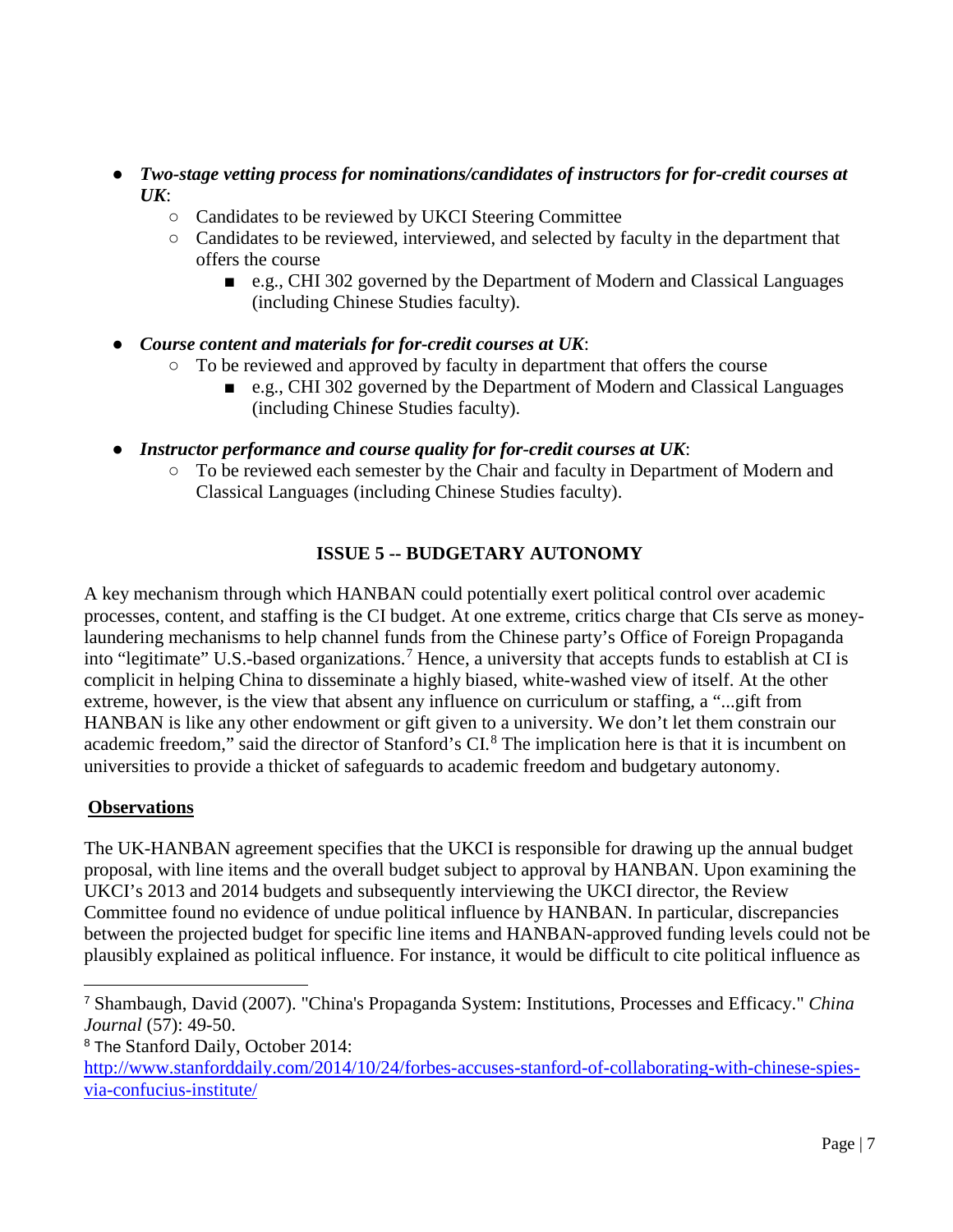the reason between the 2014 budget projection (\$10,760) for the Chinese Martial Arts series and the amount approved (\$8,480) for that activity. Likewise, factors other than political influence are likely explanations for not funding a new proposed initiative (Learn Culture from Chinese Stories) included in UKIC's 2014 budget.

#### **Recommendations**

To help preserve budgetary autonomy, the Review Committee recommends the following:

- *Maintain current language in the UK-HANBAN agreement that enumerates budgetary responsibilities*
- *Charge the Steering Committee with the responsibility of developing the annual budget*

## **SUMMARY STATEMENT**

There is little doubt that the AAUP's statement and the subsequent public debate will have an impact on how CIs operate within and are governed by host universities. Indeed, "...I think having AAUP coming out this strongly certainly does get your attention," said Donna Wiseman, director of Maryland's CI and dean of the College of Education. Further, as articulated by Professor Bruce Lincoln, professor of religion at the University of Chicago and organizer of the anti-Confucius Institute petition at the university, "The AAUP statement may have had an impact on the administration's thinking...the changes they'll make [to the contract] will probably be improvements." <sup>[9](#page-7-0)</sup>

The sentiments of the Review Committee are in line with these views—namely that the AAUP statement and subsequent debate have opened committee members' eyes to a range of issues regarding academic freedom, oversight of UKCI programming and staff, and how the UKCI contributes to the University's mission and priorities.

*Overall, our review of the UKCI was decidedly positive*. Still, we have offered a range of recommendations that may provide pathways to developing safeguards to academic freedom and may help strengthen UKCI as a contributing element of the University's China portfolio and broader academic enterprise.

One Review Committee member stated that our review "...left me with little doubt that UKCI is a positive influence on education and communication about China for our faculty and students. It improves us." Another UK faculty member not serving on the Review Committee commented publicly: "...the [Confucius Institute](https://china.as.uky.edu/) does precisely what such institutes are supposed to do. It facilitates student and faculty travel to China, helps improve the breadth of Chinese language and cultural education on campus, holds regular co-curricular activities...and, in general, serves as a coordination space for the study of

<span id="page-7-0"></span><sup>&</sup>lt;sup>9</sup> Inside Higher Education, July 2014: <http://www.insidehighered.com/news/2014/07/24/debate-renews-over-confucius-institutes>